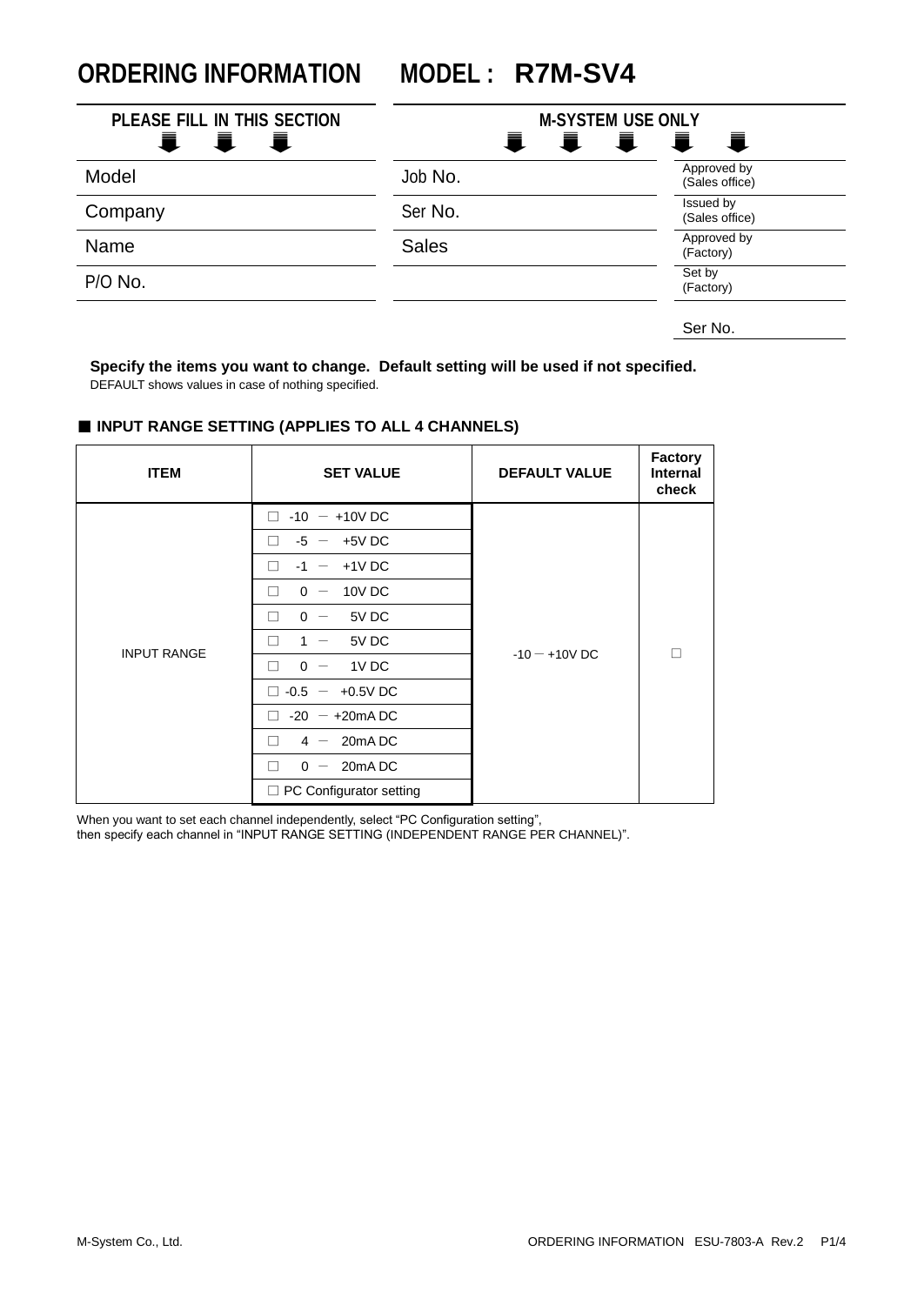# ■ **INPUT RANGE SETTING (INDEPENDENT RANGE PER CHANNEL)**

| <b>CHANNEL</b> | <b>SET VALUE</b>                             | <b>DEFAULT VALUE</b> | <b>Factory</b><br>Internal<br>check |
|----------------|----------------------------------------------|----------------------|-------------------------------------|
|                | $\Box$ -10 - +10V DC                         |                      |                                     |
|                | $-5 - +5VDC$<br>П                            |                      |                                     |
|                | $\Box$<br>$-1 - 1VDC$                        |                      |                                     |
|                | $0 - 10V$ DC<br>□                            |                      |                                     |
|                | 5V DC<br>□<br>$0 -$                          |                      |                                     |
| <b>INPUT 0</b> | $\Box$<br>$1 - 5VDC$                         | $-10 - +10V$ DC      | $\Box$                              |
|                | $0 - 1VDC$<br>□                              |                      |                                     |
|                | $\Box$ -0.5 - +0.5V DC                       |                      |                                     |
|                | $\Box$ -20 - +20mA DC                        |                      |                                     |
|                | $4 - 20m$ ADC<br>$\Box$                      |                      |                                     |
|                | $0 - 20$ mADC<br>П                           |                      |                                     |
|                | $\Box$ Unused                                |                      |                                     |
|                | $\Box$ -10 - +10V DC                         |                      |                                     |
|                | □<br>$-5 - +5VDC$                            |                      |                                     |
|                | $-1 - 1VDC$<br>□                             |                      |                                     |
|                | $0 - 10V$ DC<br>□                            |                      |                                     |
|                | $0 -$<br>$\Box$<br>5V DC                     |                      |                                     |
| <b>INPUT 1</b> | $1 - 5VDC$<br>$\Box$                         | $-10 - +10V$ DC      | $\Box$                              |
|                | $\Box$<br>$0 - 1VDC$                         |                      |                                     |
|                | $\Box$ -0.5 - +0.5V DC                       |                      |                                     |
|                | $-20 - 120$ mA DC<br>$\Box$                  |                      |                                     |
|                | $4 - 20$ mADC<br>$\Box$                      |                      |                                     |
|                | $0 - 20$ mADC<br>□                           |                      |                                     |
|                | $\Box$ Unused                                |                      |                                     |
|                | $\Box$ -10 - +10V DC                         |                      |                                     |
|                | $-5 - +5VDC$<br>□<br>$+1V$ DC<br>$-1 =$<br>□ |                      |                                     |
|                | $0 -$<br>10V DC<br>□                         |                      |                                     |
|                | $\Box$<br>$0 - 5VDC$                         |                      |                                     |
|                | $1 -$<br>5V DC<br>□                          |                      |                                     |
| <b>INPUT 2</b> | 1V <sub>DC</sub><br>$\Box$<br>$0 -$          | $-10 - +10V$ DC      | $\Box$                              |
|                | $\Box$ -0.5 $-$ +0.5V DC                     |                      |                                     |
|                | $\Box$ -20 - +20mA DC                        |                      |                                     |
|                | $4 - 20$ mADC<br>П                           |                      |                                     |
|                | $0 - 20$ mADC<br>$\Box$                      |                      |                                     |
|                | $\Box$ Unused                                |                      |                                     |
|                | $\Box$ -10 - +10V DC                         |                      |                                     |
|                | $-5 - +5VDC$<br>□                            |                      |                                     |
|                | $\Box$<br>$-1 - 1VDC$                        |                      |                                     |
|                | $0 - 10V$ DC<br>□                            |                      |                                     |
|                | $\Box$<br>$0 - 5VDC$                         |                      |                                     |
|                | □<br>$1 - 5VDC$                              |                      |                                     |
| <b>INPUT 3</b> | $0 - 1VDC$<br>$\Box$                         | $-10 - +10V$ DC      | $\Box$                              |
|                | $\Box$ -0.5 - +0.5V DC                       |                      |                                     |
|                | $\Box$ -20 - +20mA DC                        |                      |                                     |
|                | $\Box$<br>$4 - 20$ m $A$ DC                  |                      |                                     |
|                | $\Box$ 0 - 20mADC                            |                      |                                     |
|                | $\Box$ Unused                                |                      |                                     |

Unused channels are set default.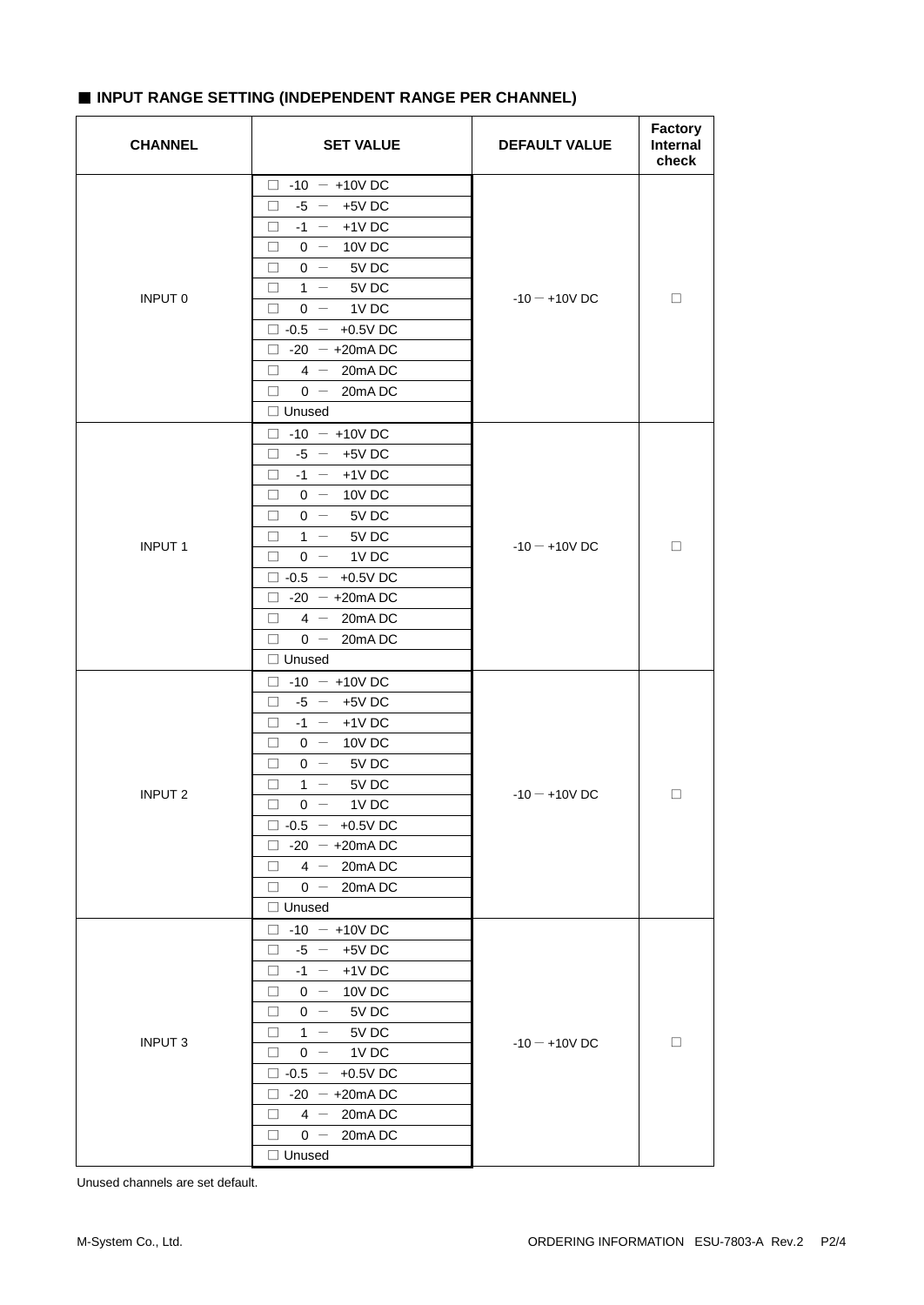## ■ **MODBUS COMMUNICATION PARAMETERS**

| <b>ITEM</b>                 | <b>SET VALUE *1</b> |           | <b>DEFAULT VALUE</b> | <b>Factory</b><br><b>Internal</b><br>check |
|-----------------------------|---------------------|-----------|----------------------|--------------------------------------------|
| Data Mode and Bit Length *2 | $\Box$ 7: ASCII     |           |                      | П                                          |
|                             | 8: RTU              |           | 8: RTU               |                                            |
|                             | None                | None      |                      |                                            |
| Parity Bit <sup>*2</sup>    | Odd                 | None      | П                    |                                            |
|                             | Even                | Available |                      |                                            |

\*1. Choose appropriately for the connected device.

Standard settings of the other products of M-SYSTEM are Data Mode: RTU, Bit Length: 8, Parity Bit: Odd (Available) and Stop Bit: 1. Stop Bit cannot be specified, as Stop Bit is set to 1 or 2 by specifying with Data Mode and Parity Bit.

\*2. Bit assignment according to setting of Data Mode, Bit Length and Parity.

| MODE       | <b>START</b> | <b>DATA</b> | <b>PARITY</b> | <b>STOP</b> |
|------------|--------------|-------------|---------------|-------------|
| ASCII      |              |             | Available     |             |
|            |              |             | None          |             |
| <b>RTU</b> |              |             | Available     |             |
|            |              |             | None          |             |

## ■ **BAUD RATE**

| <b>ITEM</b>      | <b>SET VALUE</b> | <b>DEFAULT VALUE</b> | <b>Factory</b><br>Internal<br>check |
|------------------|------------------|----------------------|-------------------------------------|
|                  | $\Box$ 38.4 kbps |                      |                                     |
| <b>BAUD RATE</b> | $\Box$ 19.2 kbps | 38.4 kbps            |                                     |
|                  | 9600 bps         |                      |                                     |
|                  | 4800 bps         |                      |                                     |

### ■ **NODE ADDRESS**

| <b>AVAILABLE VALUE</b> | <b>SET VALUE</b> | <b>DEFAULT VALUE</b> | Factory<br>Internal<br>check |
|------------------------|------------------|----------------------|------------------------------|
| 1 to 99                |                  |                      |                              |

## ■ **SCALING**

Set zero and full scale to each channel (zero scale to full scale)

| <b>CHANNEL</b> | <b>AVAILABLE VALUE</b> | <b>SET VALUE</b> | <b>DEFAULT VALUE</b> | <b>Factory</b><br><b>Internal</b><br>check |
|----------------|------------------------|------------------|----------------------|--------------------------------------------|
| INPUT 0        | $-32000$ to $+32000$   | to               | 0 to 10000           |                                            |
| <b>INPUT1</b>  | $-32000$ to $+32000$   | to               | 0 to 10000           |                                            |
| <b>INPUT 2</b> | $-32000$ to $+32000$   | to               | 0 to 10000           |                                            |
| <b>INPUT 3</b> | $-32000$ to $+32000$   | to               | 0 to 10000           |                                            |